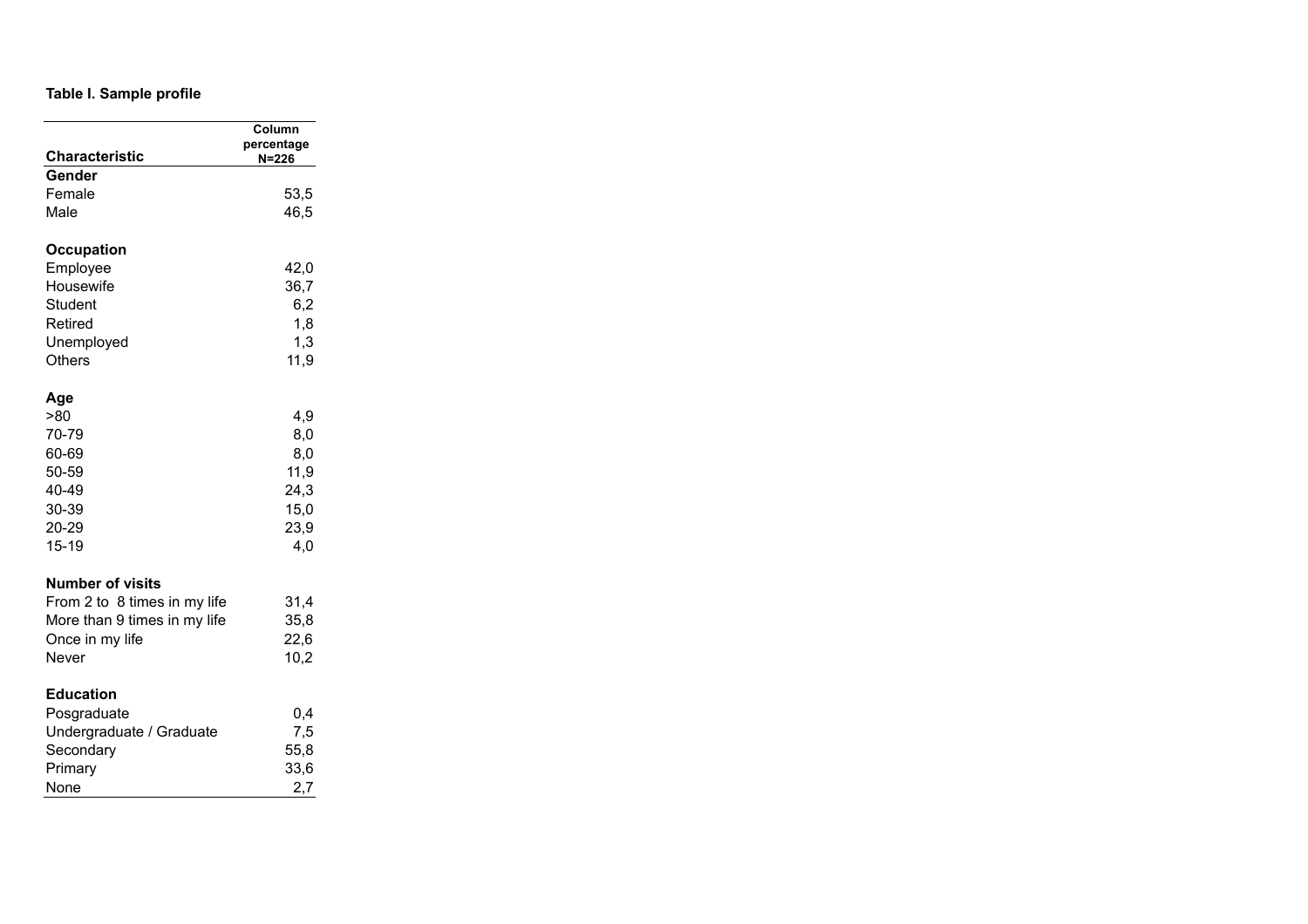| Table II. Measurement model<br>Factor |                         |                                                                                                                               |
|---------------------------------------|-------------------------|-------------------------------------------------------------------------------------------------------------------------------|
|                                       | Item<br>PD <sub>1</sub> | <b>Description</b><br>The settings and facilities of Trujillo are the best.                                                   |
| <b>Place dependence</b>               | PD <sub>2</sub>         | I prefer living in Trujillo to other communities.                                                                             |
|                                       | PD <sub>3</sub>         | I enjoy living in Trujillo more than other communities.                                                                       |
|                                       |                         |                                                                                                                               |
|                                       | <b>P11</b>              | I identify the living in Trujillo.                                                                                            |
| <b>Place identity</b>                 | PI <sub>2</sub>         | I feel that Trujillo is a part of me.                                                                                         |
|                                       | P <sub>13</sub>         | Living in Trujillo says a lot about who I am.                                                                                 |
|                                       |                         |                                                                                                                               |
|                                       | AA1                     | Living in Trujillo means a lot to me. <sup>d</sup>                                                                            |
| <b>Affective attatchment</b>          | AA2                     | I am very attached to Trujillo.                                                                                               |
|                                       | AA3                     | I feel a strong sense of belonging to Trujillo.                                                                               |
|                                       | AA4                     | Many of my friends/family prefer living in Trujillo to other communities.                                                     |
|                                       | C <sub>11</sub>         | I participate in tourism-related activities.                                                                                  |
|                                       | CI <sub>2</sub>         | I support research for the development of tourism in Trujillo. <sup>d</sup>                                                   |
| <b>Community involvement</b>          | C <sub>13</sub>         | I am involved in the planning and management of tourism in Trujillo.                                                          |
|                                       | CI4                     | I am involved in the decision-making for tourism of Trujillo.                                                                 |
|                                       |                         |                                                                                                                               |
|                                       | PE <sub>1</sub>         | Because the Pyramid of the Moon receives visitors, the employment opportunities have increased.                               |
|                                       | PE <sub>2</sub>         | shopping (crafts, souvenirs, food, housing, etc.) has increased                                                               |
| socio-economic PE3<br>Perceived       |                         | the visitor expenditure in Trujillo has increased.                                                                            |
| benefits                              | PE4                     | business for local people and small businesses have increased.                                                                |
|                                       | PE <sub>5</sub>         | new leisure and tourism businesses have appeared. d                                                                           |
|                                       | PE6                     | the conditions of roads and other public facilities have improved.                                                            |
|                                       |                         |                                                                                                                               |
|                                       | PC1                     | Because the Pyramid of the Moon receives visitors, people want to preserve local culture.                                     |
| <b>Perceived cultural benefits</b>    | PC <sub>2</sub>         | local residents are developing cultural activities.                                                                           |
|                                       | PC3<br>PC4              | the cultural exchange between visitors and residents has increased.                                                           |
|                                       |                         | local residents feel more identified to Trujillo.                                                                             |
|                                       |                         | SST1 I support the development of community-based sustainable tourism initiatives.                                            |
|                                       |                         | SST2 I participate in sustainable tourism-related plans and development.                                                      |
| <b>Residents' support</b>             |                         | SST3 I participate in cultural exchanges between local residents and visitors.                                                |
|                                       |                         | SST4 I cooperate with tourism planning and development initiatives.                                                           |
|                                       |                         | SST5 I participate in the promotion of environmental education and conservation.                                              |
|                                       |                         |                                                                                                                               |
|                                       | ES <sub>1</sub>         | Because the Pyramid of the Moon receives visitors, during these last three years I think the income generated in Trujillo     |
|                                       |                         | has increased.                                                                                                                |
| <b>Economic sustainability</b>        | ES <sub>2</sub>         | the number of visitors of Trujillo has increased.                                                                             |
|                                       | ES <sub>3</sub>         | Trujillo has completely fulfilled its financial objectives.                                                                   |
|                                       | ES4                     | Trujillo has diversified its financial lines (donations, public money, associations of friends, services, goods, shop).       |
|                                       |                         | Because the Pyramid of the Moon receives visitors, during these last three years I think Trujillo has improved its reputation |
|                                       | MS <sub>1</sub>         | and prestige                                                                                                                  |
| <b>Market sustainability</b>          |                         | I see that visitors of Trujillo show their enthusiasm and satisfaction after their visit to the Pyramid of the Moon and       |
|                                       | MS <sub>2</sub>         | therefore, Trujillo.                                                                                                          |
|                                       | MS3                     | I know many visitors have returned or have recommended the visit to others.                                                   |
|                                       |                         |                                                                                                                               |
|                                       |                         |                                                                                                                               |
|                                       | SS <sub>1</sub>         | Because the Pyramid of the Moon receives visitors, during these last three years I know that the Pyramid of the Moon has      |
|                                       |                         | contributed in the improvement locals' standard of living.                                                                    |
|                                       | SS <sub>2</sub>         | I know that the Pyramid of the Moon has contributed in increasing visitors' interest (they are sharper in their knowledge     |
| Social sustainability                 |                         | after their visit.                                                                                                            |
|                                       | SS <sub>3</sub>         | I think the Pyramid of the Moon has completely fulfilled the objectives respecting conservation and the improvement of        |
|                                       |                         | the collections it accommodates.                                                                                              |
|                                       | SS <sub>4</sub>         | has contributed in raising community's awareness about the exhibitions it shows.                                              |
|                                       | SS <sub>5</sub>         | has transformed Trujillo into an important cultural landmark.                                                                 |

Note: d dropped during the estimation of the measurement model.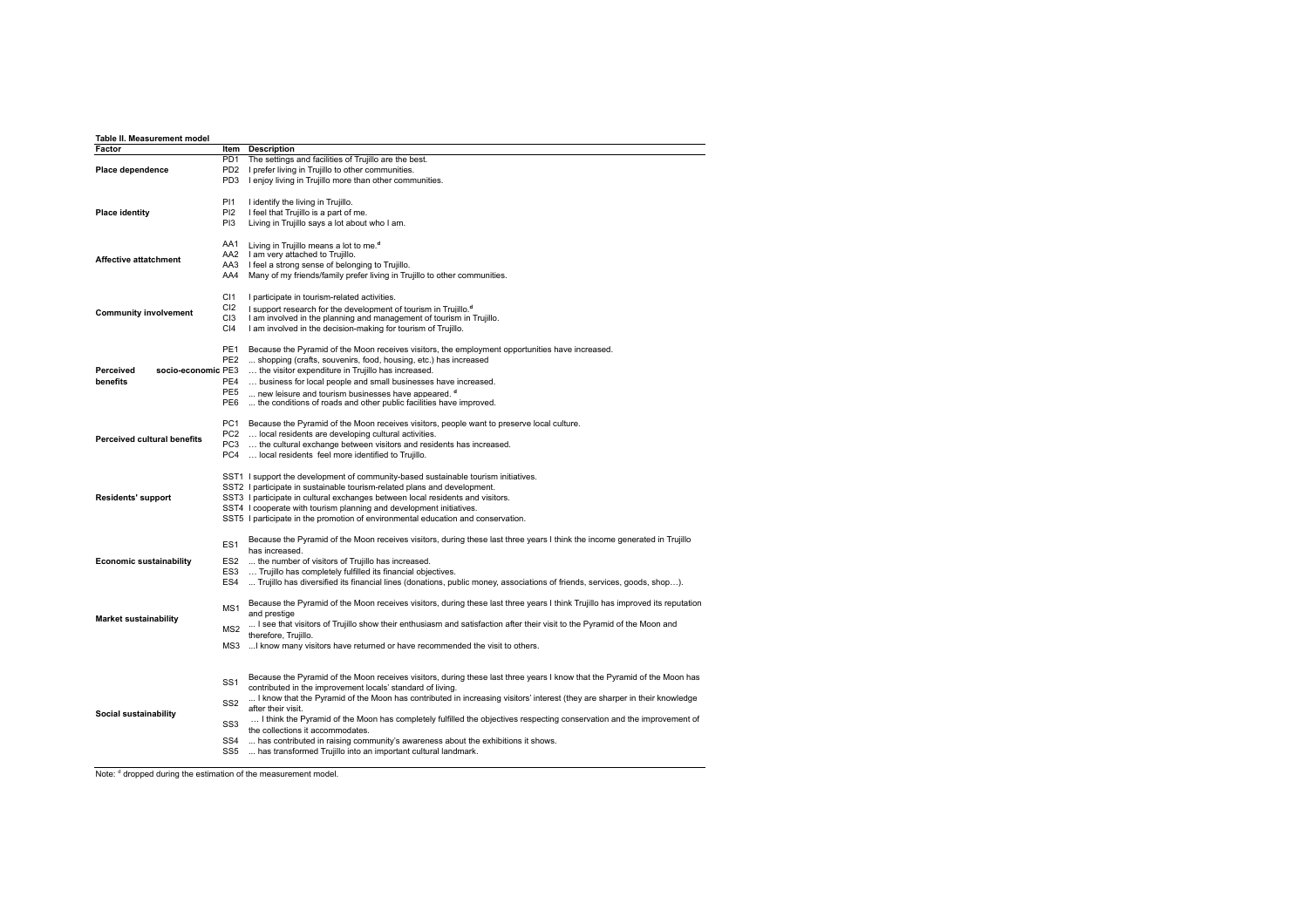| Table III. Measurement model reliability and convergent validity |                                   |                          |                           |      |      |            |
|------------------------------------------------------------------|-----------------------------------|--------------------------|---------------------------|------|------|------------|
| Factor                                                           | Item                              | Standardized<br>loadings | t-value<br>(bootstrapped) | CA   | CR   | <b>AVE</b> |
| <b>Affective attachment</b>                                      | AA2                               | $0.95***$                | 5,54                      | 0,94 | 0,95 | 0,87       |
|                                                                  | AA3                               | $0.99**$                 | 5,76                      |      |      |            |
|                                                                  | AA4                               | $0.85**$                 | 4,58                      |      |      |            |
| <b>Comunity involvement</b>                                      | C <sub>11</sub>                   | $0.67***$                | 9,34                      | 0,80 | 0,88 | 0,71       |
|                                                                  | CI <sub>3</sub>                   | $0.92**$                 | 51,76                     |      |      |            |
|                                                                  | CI4                               | $0.92**$                 | 45,24                     |      |      |            |
| <b>Economic sustainability</b>                                   | ES1                               | $0.72**$                 | 16,97                     | 0,77 | 0,85 | 0,59       |
|                                                                  | ES <sub>2</sub>                   | $0.60**$                 | 11,25                     |      |      |            |
|                                                                  | ES <sub>3</sub>                   | $0.87**$                 | 43,24                     |      |      |            |
|                                                                  | ES4                               | $0.86**$                 | 33,88                     |      |      |            |
| <b>Market sustainability</b>                                     | MS1                               | $0.84***$                | 18,05                     | 0,70 | 0,81 | 0,60       |
|                                                                  | MS <sub>2</sub>                   | $0.63$ **                | 6,78                      |      |      |            |
|                                                                  | MS3                               | $0.82**$                 | 16,30                     |      |      |            |
| <b>Perceived cultural benefits</b>                               | PC1                               | $0,70***$                | 16,29                     | 0,85 | 0,90 | 0,69       |
|                                                                  | PC <sub>2</sub>                   | $0.90**$                 | 59,85                     |      |      |            |
|                                                                  | PC <sub>3</sub>                   | $0.92**$                 | 80,38                     |      |      |            |
|                                                                  | PC4                               | $0.80**$                 | 25,47                     |      |      |            |
| Place dependence                                                 | PD <sub>1</sub>                   | $0.76***$                | 3,14                      | 0,76 | 0,86 | 0,67       |
|                                                                  | PD <sub>2</sub>                   | $0.90**$                 | 4,43                      |      |      |            |
|                                                                  | PD <sub>3</sub>                   | $0.79**$                 | 3,20                      |      |      |            |
| Perceived socio-economic benefits                                | PE <sub>1</sub>                   | $0.65**$                 | 10,49                     | 0,75 | 0,83 | 0,51       |
|                                                                  | PE <sub>2</sub>                   | $0,88**$                 | 46,49                     |      |      |            |
|                                                                  | PE3                               | $0.85**$                 | 35,56                     |      |      |            |
|                                                                  | PE4                               | $0.57**$                 | 7,85                      |      |      |            |
|                                                                  | PE6                               | $0.52**$                 | 7,10                      |      |      |            |
| <b>Place identity</b>                                            | PI1                               | $0.98**$                 | 4,10                      | 0,88 | 0,90 | 0,75       |
|                                                                  | PI <sub>2</sub>                   | $0.86**$                 | 3,29                      |      |      |            |
|                                                                  | PI3                               | $0.73*$                  | 2,36                      |      |      |            |
| <b>Social sustainability</b>                                     | $\overline{\text{SS1}}$           | $0.83$ **                | 28,53                     | 0,71 | 0,82 | 0,55       |
|                                                                  | SS <sub>2</sub>                   | $0.87**$                 | 49,26                     |      |      |            |
|                                                                  | SS <sub>4</sub>                   | $0.75$ **                | 16,33                     |      |      |            |
|                                                                  | SS <sub>5</sub>                   | $0.41**$                 | 4,64                      |      |      |            |
| Residents' support                                               | SST <sub>2</sub>                  | $0.85**$                 | 33,08                     | 0,83 | 0,89 | 0,67       |
|                                                                  | SST <sub>3</sub>                  | $0.83$ **                | 29,65                     |      |      |            |
|                                                                  | SST4                              | $0.79**$                 | 22,57                     |      |      |            |
|                                                                  | SST <sub>5</sub>                  | $0,79**$                 | 26,96                     |      |      |            |
| <b>Community attachment</b>                                      | Affective attachment              | $0.68***$                | 2,60                      | 0,74 | 0,84 | 0,64       |
|                                                                  | Place dependence                  | $0.77$ **                | 3,31                      |      |      |            |
|                                                                  | Place identity                    | $0.93$ **                | 4,37                      |      |      |            |
| <b>Perceived benefits</b>                                        | Perceived cultural benefits       | $0.92**$                 | 68,65                     | 0,80 | 0,91 | 0,83       |
|                                                                  | Perceived economic & social benef | $0.90**$                 | 54,17                     |      |      |            |
| <b>Tourism sustainability</b>                                    | Economic sustainability           | $0.82***$                | 30,55                     | 0,73 | 0,84 | 0,64       |
|                                                                  | Market sustainability             | $0.68**$                 | 13,83                     |      |      |            |
|                                                                  | Social sustainability             | $0.89**$                 | 62,40                     |      |      |            |
|                                                                  |                                   |                          |                           |      |      |            |

\*\*p<0.01; \*p<0.05 Note: CA=Cronbach's alpha; CR=Composite Reliability; AVE=Average Variance Extracted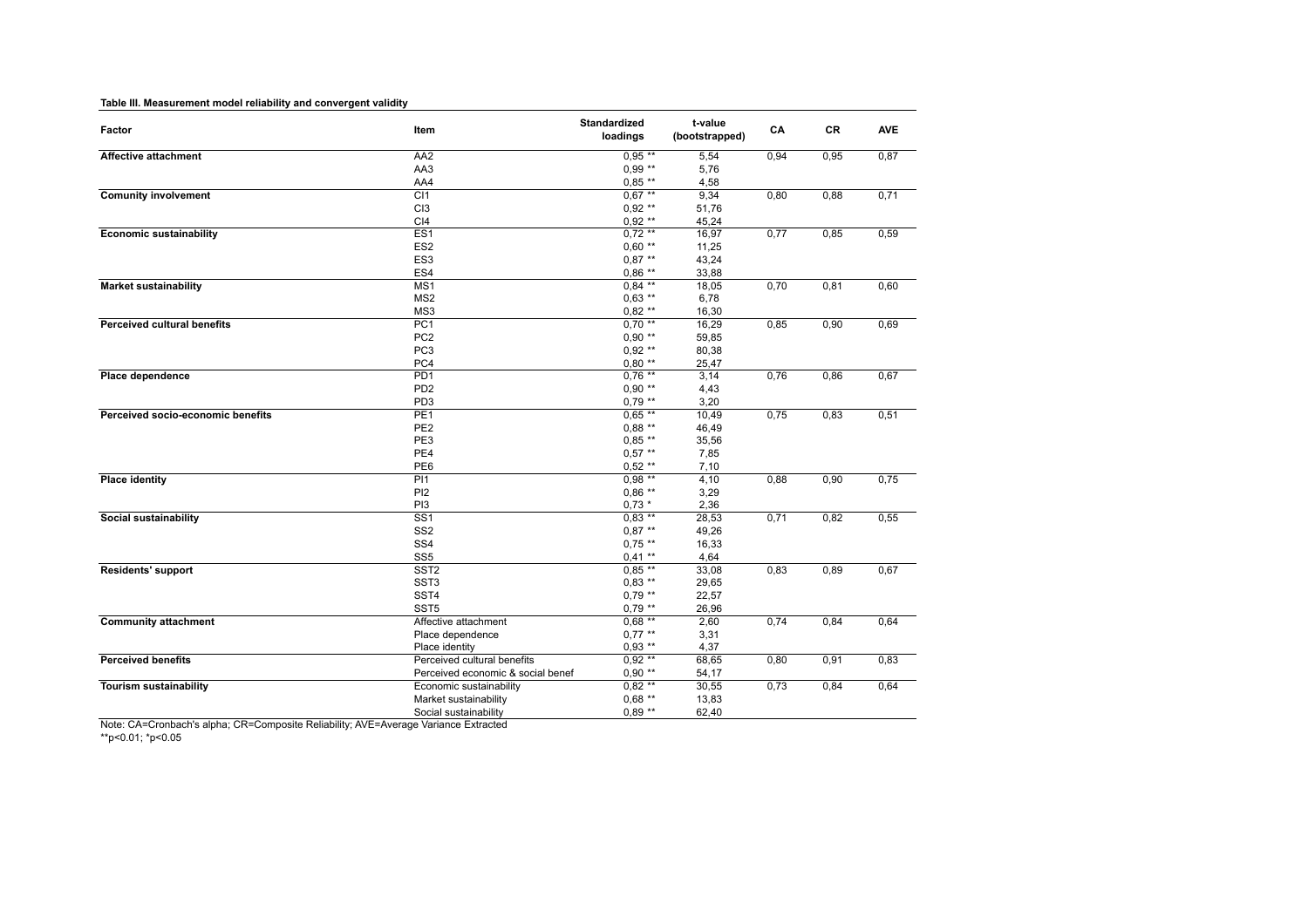## **Table IV. Measurement model discriminant validity of higher-order dimensions.**

| Factor                     | E1      | F2      | F <sub>3</sub> | F4   | F <sub>5</sub> |
|----------------------------|---------|---------|----------------|------|----------------|
| F1. Community involvement  | 0.85    | 0.13    | 0.41           | 0.75 | 0.56           |
| F2. Community attatchment  | $-0.08$ | 0.80    | 0.13           | 0,13 | 0, 15          |
| F3. Perceived benefits     | 0.35    | 0,11    | 0.91           | 0.44 | 0.80           |
| F4. Residents' support     | 0.61    | $-0.08$ | 0.38           | 0.82 | 0.70           |
| F5. Tourism sustainability | 0,48    | 0.09    | 0,63           | 0,59 | 0.80           |

Note: Diagonal values are AVE square root, values below the diagonal are latent variable correlations values above the diagonal are HTMT ratios